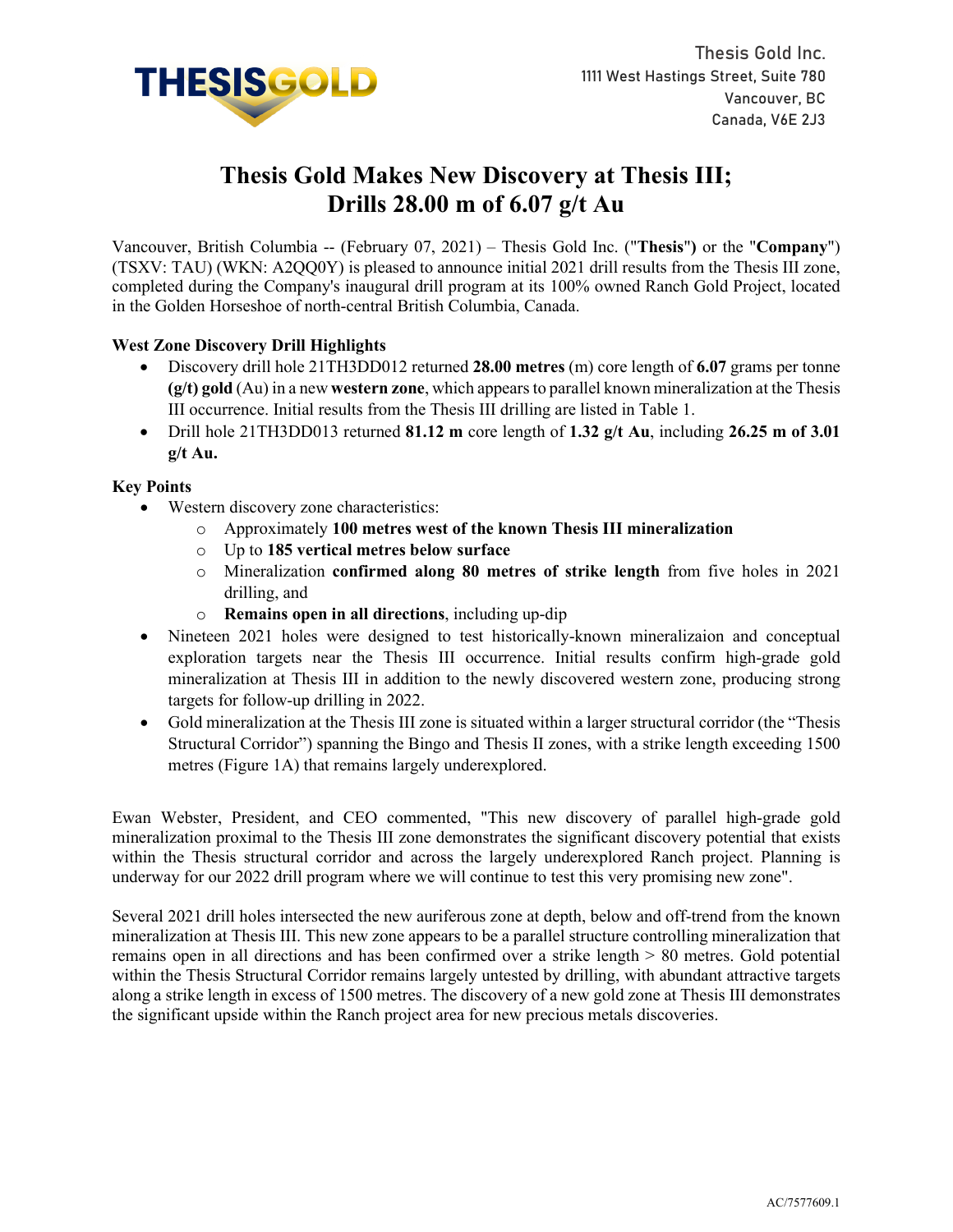

|       | <b>From</b><br>(m) | To (m) | Interval (m)* | Au $(g/t)$ | <b>Drill hole purpose</b> |
|-------|--------------------|--------|---------------|------------|---------------------------|
|       | 22.84              | 41.00  | 18.16         | 4.49       |                           |
| incl. | 22.84              | 29.00  | 6.16          | 12.03      | Confirmation              |
| incl. | 27.00              | 28.00  | 1.00          | 65.90      |                           |
| and   | 105.00             | 123.19 | 18.19         | 0.29       |                           |
| and   | 149.89             | 157.00 | 7.11          | 0.32       |                           |
|       | 44.00              | 83.00  | 39.00         | 0.48       | Confirmation/Expansion    |
|       | 83.00              | 89.00  | NO RECOVERY** |            |                           |
| and   | 89.00              | 96.23  | 7.23          | 0.64       |                           |
| and   | 154.00             | 159.95 | 5.95          | 0.80       |                           |
| and   | 191.50             | 199.00 | 7.50          | 0.52       |                           |
| and   | 214.65             | 220.85 | 6.20          | 1.10       |                           |
|       | 33.00              | 49.68  | 16.68         | 1.58       | Expansion/Exploration     |
| incl. | 35.00              | 41.00  | 6.00          | 3.40       |                           |
| incl. | 35.00              | 38.00  | 3.00          | 5.75       |                           |
| and   | 147.25             | 160.42 | 13.17         | 1.48       |                           |
| incl. | 154.45             | 156.80 | 2.35          | 3.77       |                           |
|       | 16.50              | 26.00  | 9.50          | 0.28       | Expansion/Exploration     |
|       | 26.00              | 29.00  | NO RECOVERY** |            |                           |
| and   | 29.00              | 38.00  | 9.00          | 1.96       |                           |
|       | 38.00              | 41.00  | NO RECOVERY** |            |                           |
| and   | 149.00             | 177.00 | 28.00         | 6.07       |                           |
| incl. | 156.40             | 173.15 | 16.75         | 9.33       |                           |
|       | 125.75             | 156.87 | 31.12         | 0.57       | Expansion/Exploration     |
| and   | 179.00             | 260.12 | 81.12         | 1.32       |                           |
| incl. | 206.87             | 260.12 | 53.25         | 1.95       |                           |
| incl. | 224.82             | 251.07 | 26.25         | 3.01       |                           |
|       |                    |        |               |            |                           |

## **Table 1:** Assay results from the Thesis III Zone

\*Intervals are core-length. True width is estimated between 70-90% of core length.

\*\*Indicates intervals of no core recovery. These zones were not included in interval calculations, but occur within intervals that generally comprise the mineralized portions of Thesis III.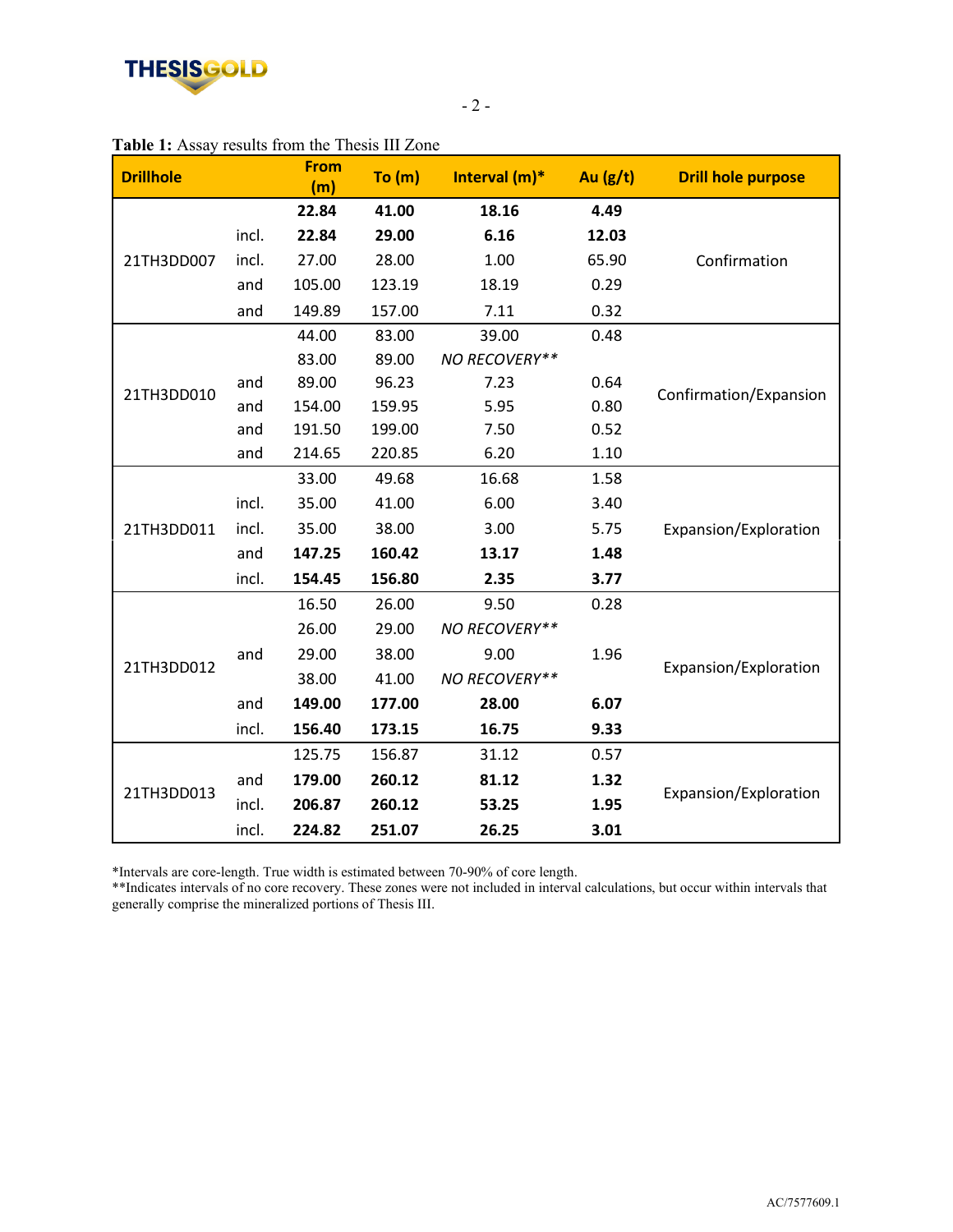

- 3 -

**Figure 1:** A. Thesis Structural Corridor with gold occurrences and ground magnetics (RMI) underlay. B. Plan map with 2021 and historical drill collars, and approximate surface expression of the newly-discovered lower zone.

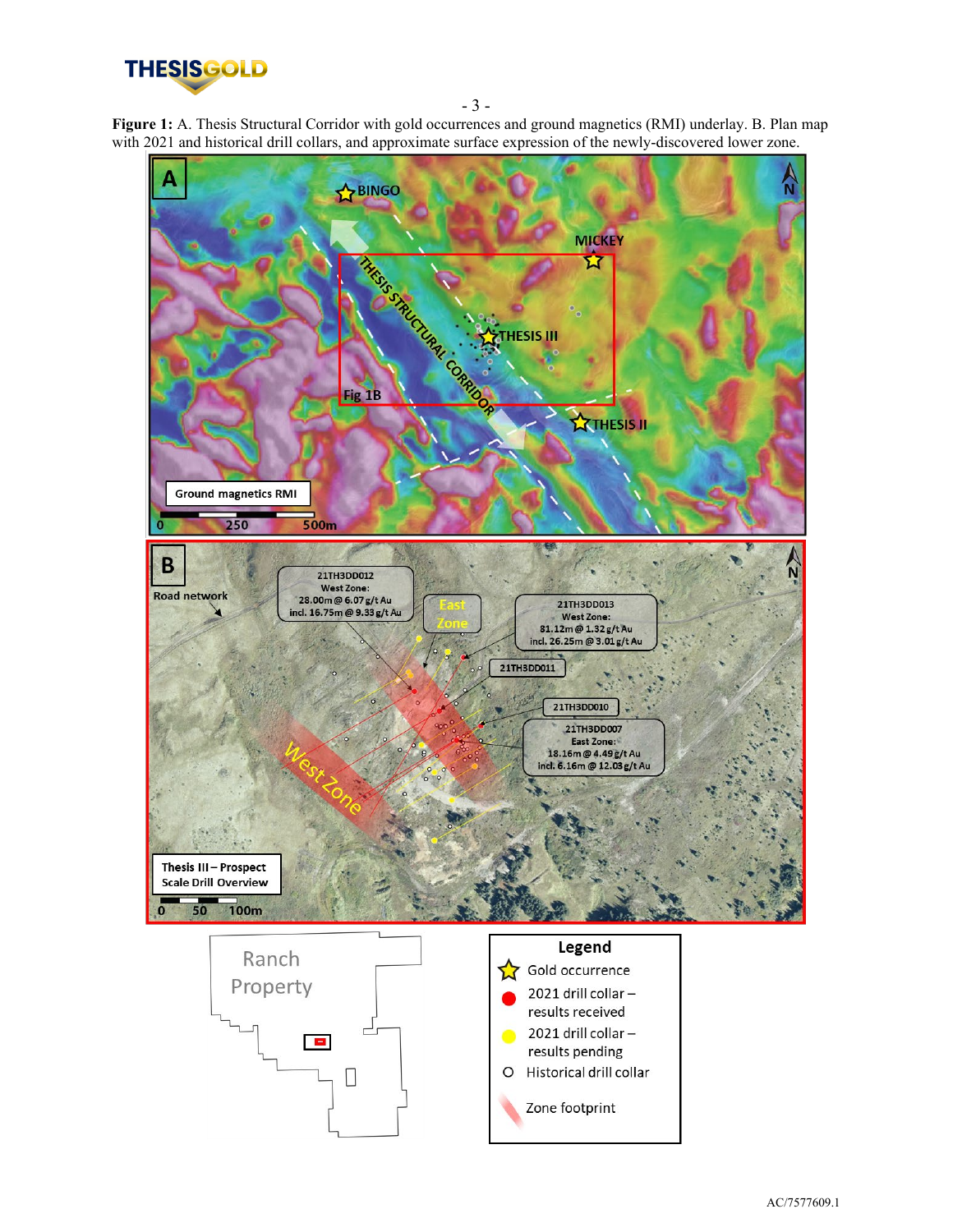



**Figure 2:** Cross-section including 21TH3DD012 showing logged alteration with gold assay histograms.

- 4 -

#### **Quality Assurance and Control**

Results from samples were analyzed at ALS Global Laboratories (Geochemistry Division) in Vancouver, Canada (an ISO/IEC 17025:2017 accredited facility). The sampling program was undertaken by Company personnel under the direction of Rob L'Heureux, P.Geol. A secure chain of custody is maintained in transporting and storing of all samples. Gold was assayed using a fire assay with atomic emission spectrometry and gravimetric finish when required  $(+10 \text{ g/t}$  Au). Drill intervals with visible gold were assayed using metallic screening. Rock chip samples from outcrop/bedrock are selective by nature and may not be representative of the mineralization hosted on the project.

The technical content of this news release has been reviewed and approved by Michael Dufresne, M.Sc, P.Geol., P.Geo., a qualified person as defined by National Instrument 43-101.

On behalf of the Board of Directors **Thesis Gold Inc.**

*"Ewan Webster"*

Ewan Webster Ph.D., P.Geo. President, CEO, and Director

AC/7577609.1